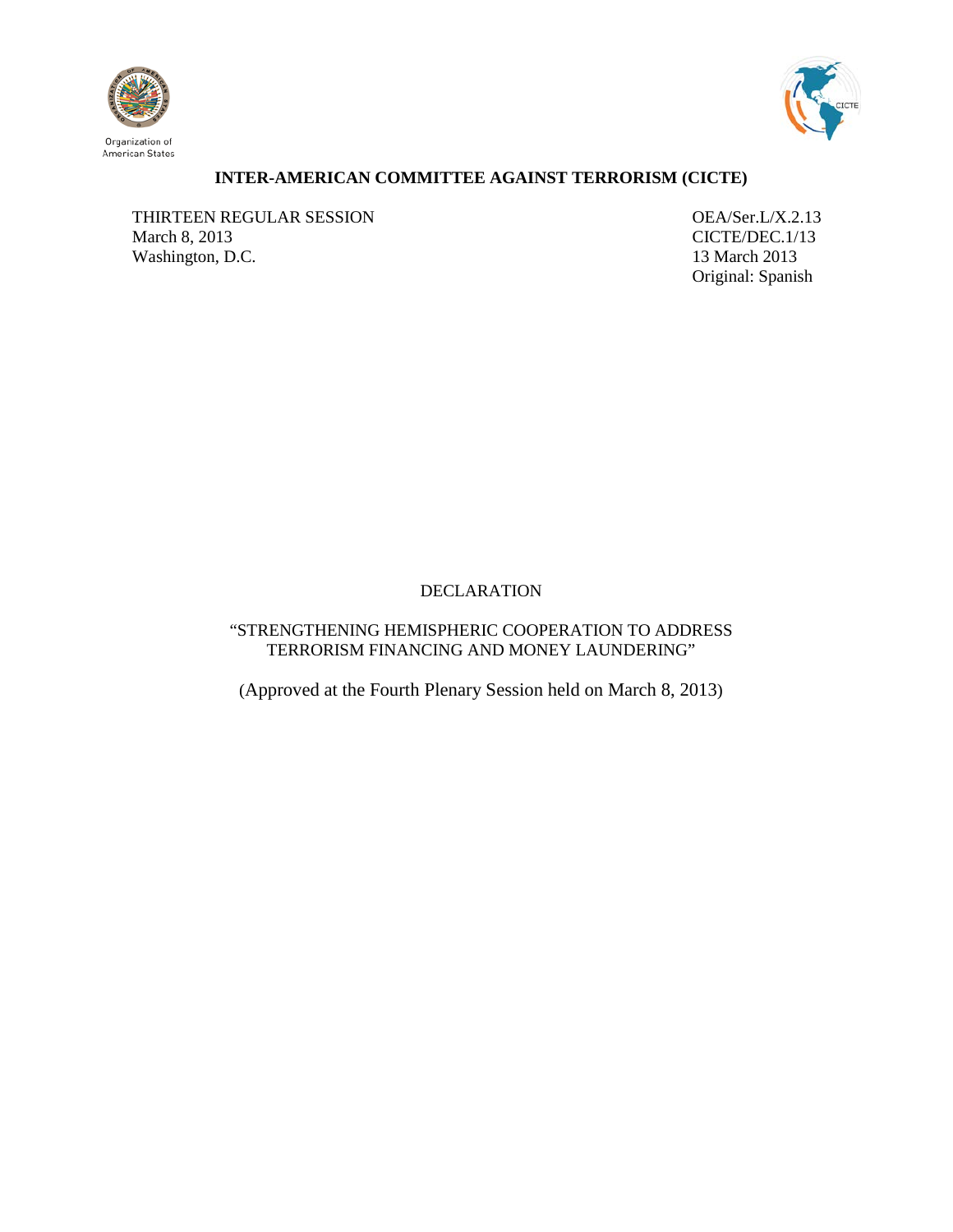#### DECLARATION

### "STRENGTHENING HEMISPHERIC COOPERATION TO ADDRESS TERRORISM FINANCING AND MONEY LAUNDERING"

(Approved at the Fourth Plenary Session held on March 8, 2013)

THE MEMBER STATES OF THE INTER-AMERICAN COMMITTEE AGAINST TERRORIM (CICTE) OF THE ORGANIZATION OF AMERICAN STATES (OAS), gathered at its thirteenth regular session, held in Washington, D.C., on March 8, 2013,

1. REAFFIRMING the nature, principles, and purposes of the Inter-American Committee against Terrorism (CICTE) and reiterating that terrorism in all its forms and manifestations, whatever its origin or motivation, is criminal, impermissible and unjustifiable, must be unequivocally condemned and cannot be condoned for any reason, threatens international peace and security, democratic institutions, and the rule of law, and undermines the values and principles underlying the Inter-American system, enshrined in and promoted by the Charter of the Organization of American States, the Inter-American Democratic Charter, the Inter-American Convention on Human Rights and other international instruments**;**

2. REITERATING their commitment to fight terrorism in keeping with the principles of sovereignty, nonintervention, and juridical equality of the member states, and in full compliance with their obligations under international law, including, international humanitarian law, international human rights law, and international refugee law;

3. BEARING IN MIND that the fight against terrorism must be based on the highest possible levels of cooperation among member states, and in frameworks for effective coordination among different international, regional, and subregional organizations to prevent, detect, combat**,**  punish, and eliminate all aspects and manifestations of terrorism;

4. TAKING ALSO INTO ACCOUNT that the threat of terrorism is exacerbated when connections exist between terrorism and illicit drug trafficking, illicit trafficking in arms, money laundering and other forms of transnational organized crime, and that such illicit activities may be used to support and finance terrorist activities;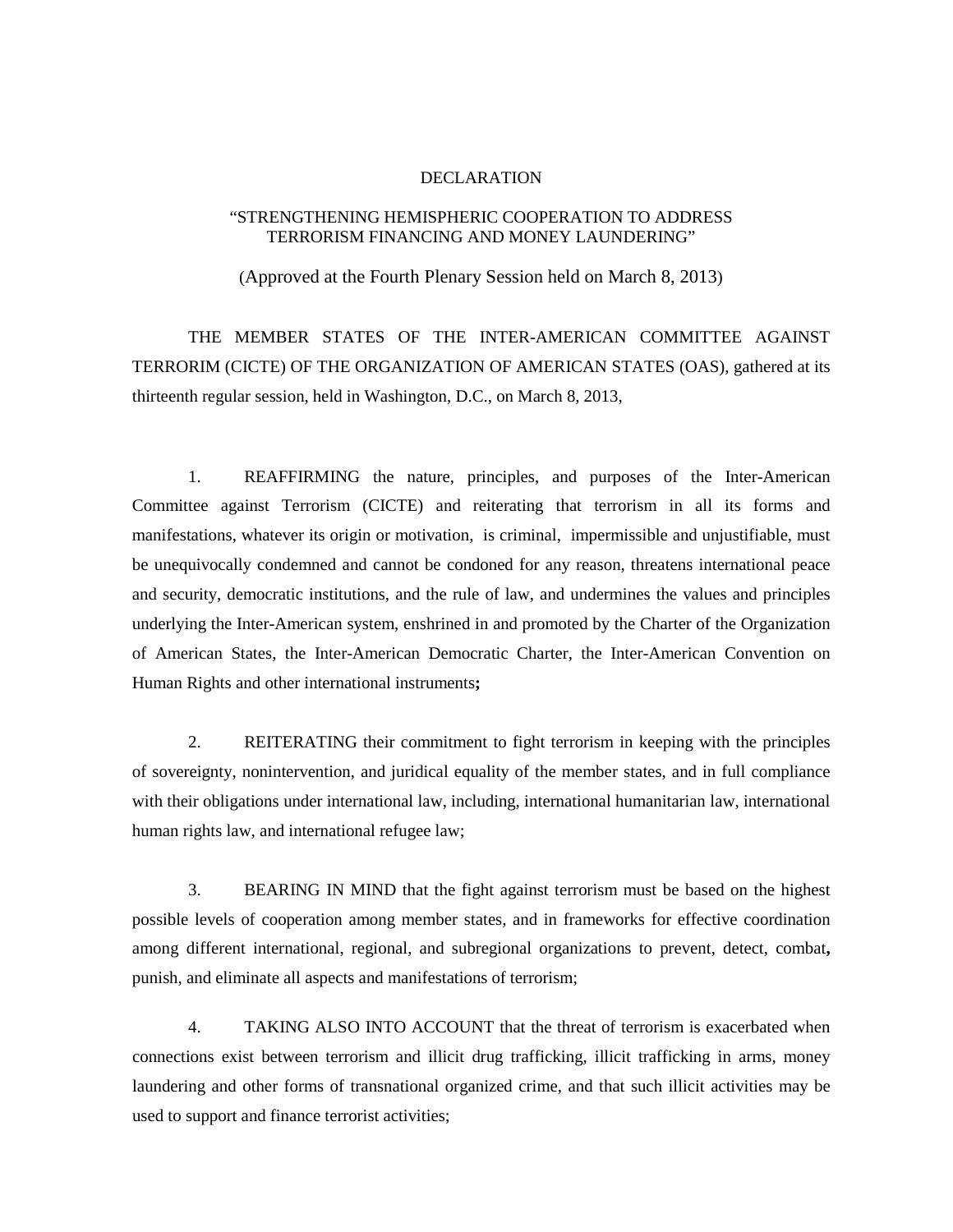5. RECALLING all the Declarations adopted at the sessions of the Inter-American Committee against Terrorism and endorsing all the resolutions related to terrorism adopted by the General Assembly and the Permanent Council of the OAS;

6. ENDORSING the international counter-terrorism framework adopted by the United Nations through resolutions of the General Assembly and of the Security Council and the Global Counter-Terrorism Strategy;

7. EMPHASIZING the importance for the member states of the OAS to sign, ratify, or accede to, as the case may be, and to implement in an effective way the Inter-American Convention against Terrorism, as well as the pertinent universal legal instruments, including the 18 related international conventions, protocols and amendment, resolutions 1267 (1999), 1373 (2001), 1540 (2004), and 1624 (2005), and other pertinent UN Security Council resolutions, and the UN Global Counter-Terrorism Strategy adopted by the UN General Assembly;

8. RECALLING that the Inter-American Convention against Terrorism provides that each state party, to the extent that it has not already done so, shall institute a legal and regulatory regime to prevent, combat, and eradicate the financing of terrorism and for effective international cooperation with respect thereto;

9. RECALLING ALSO that the 1999 International Convention for the Suppression of the Financing of Terrorism establishes a regulatory framework to combat terrorism financing, including provisions to enhance international cooperation and to criminalize, in accordance with corresponding domestic legislation, certain conduct as set forth in Article 2 of the Convention;

10. RECALLING further that United Nations Security Council Resolution 1373 (2001) calls on all States to prevent and suppress the financing of terrorist acts, and criminalize the willful provision or collection, by any means, directly or indirectly, of funds by their nationals or in their territories with the intention that the funds should be used, or in the knowledge that they are to be used in order to carry out terrorist acts;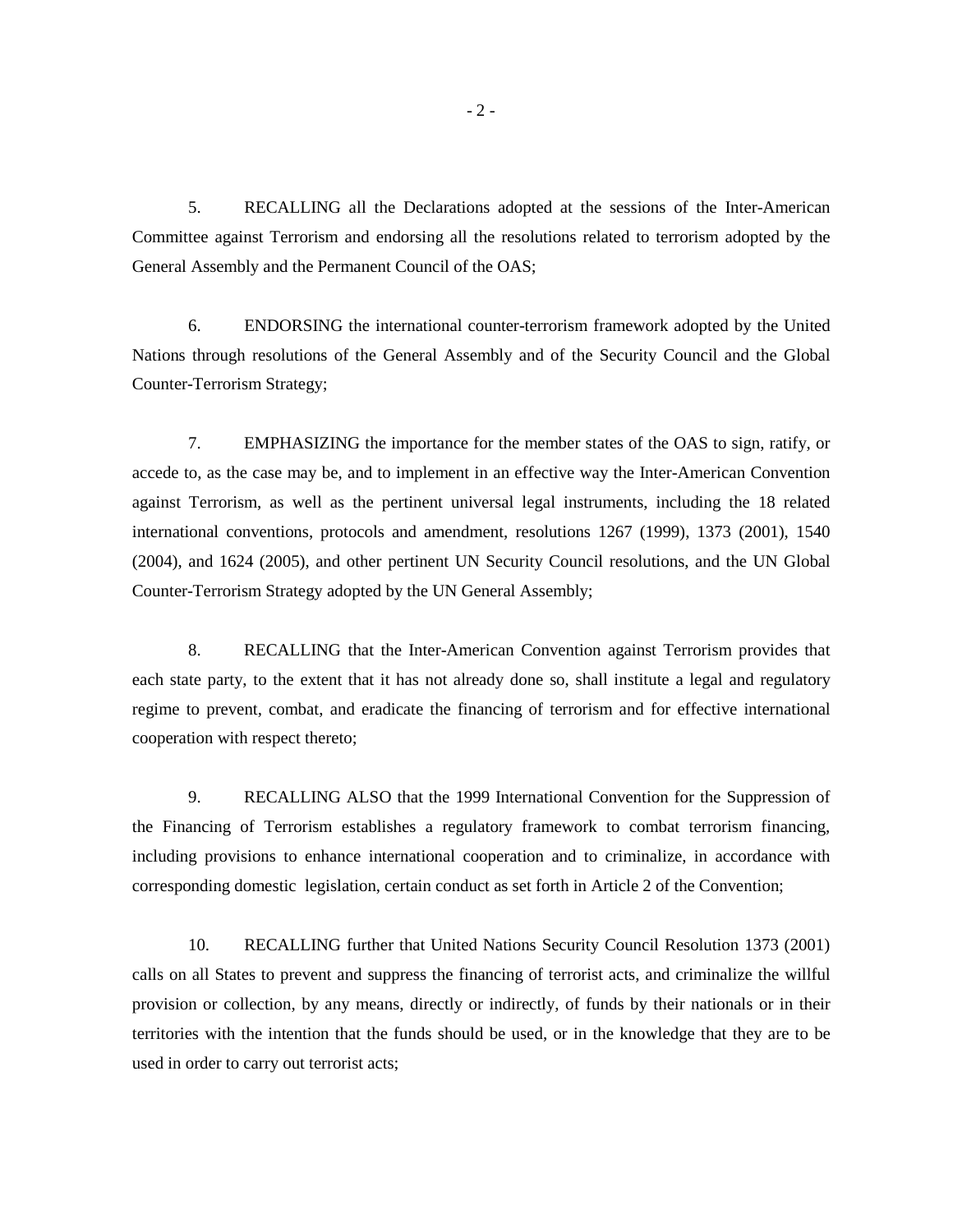11. RECALLING that the sanctions regime provided for in United Nations' Security Council Resolutions 1267/ 1989 decides that all States shall take measures to freeze the funds and other financial assets or economic resources of designated individuals, groups, undertakings, and entities and ensure that neither these nor any other funds, financial assets or economic resources are made available, directly or indirectly, for such persons' benefit, in accordance with their respective domestic legislation;

12. RECALLING that the United Nations Global Counter Terrorism Strategy exhorts all Member States to continue to work to adopt such measures as may be necessary and appropriate and in accordance with our obligations under international law to prohibit by law incitement to commit a terrorist act or acts and prevent such conduct, and underscores their commitment to refrain from organizing, instigating, facilitating, participating in, financing, encouraging or tolerating terrorist activities;

13. EMPHASIZING that terrorism financing and money laundering are crimes of concern to the member states to the extent that they make possible the action and strengthening of terrorist and criminal groups, which is why effective prevention mechanisms are needed;

14. AWARE of the need to continue strengthening the CICTE Secretariat in its role supporting member states and enhancing their capacity to prevent and combat terrorism in all its forms and manifestations, especially in regards to the preparation and adoption of practical and effective measures to prevent terrorism financing and money laundering, and to suppress them by prosecuting and punishing their perpetrators;

#### DECLARE:

1. Their most vehement condemnation of terrorism, in all its forms and manifestations, as they consider it criminal and unjustifiable under any circumstances, regardless of where and by whom it is committed, and because it constitutes a serious threat to life, international peace and security and to the democracy, stability, and prosperity of the countries of the region.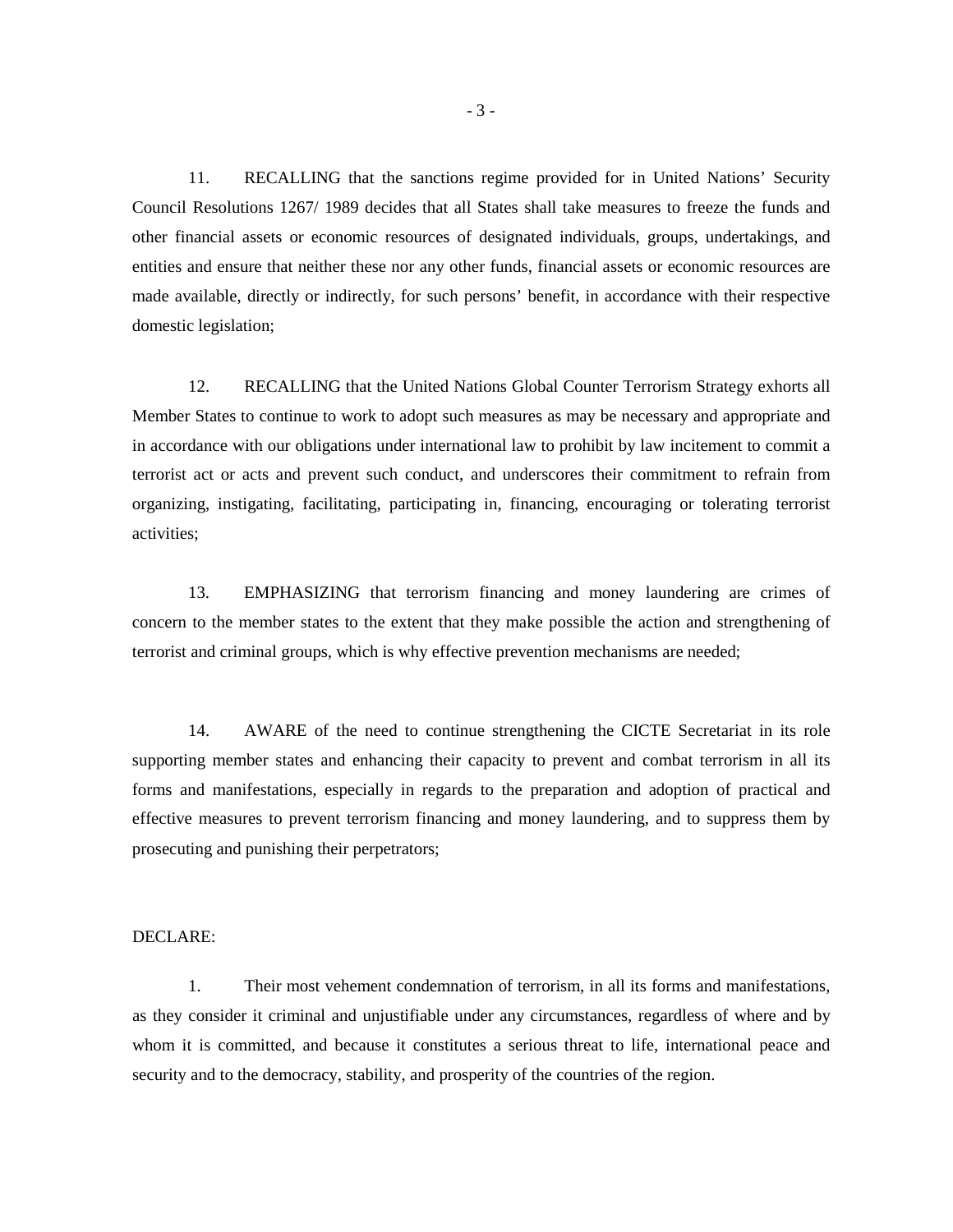2. Their firmest commitment to prevent, combat, sanction, and eliminate terrorism through the broadest cooperation possible in full respect for the sovereignty of the States and their domestic legislation and compliance with international law, including international human rights law, international humanitarian law, and international refugee law.

3. Their commitment to continue to adopt measures to strengthen international cooperation mechanisms, especially at the hemispheric level, including the application of extradition and mutual legal assistance, as well as the exchange of information, including financial information, in accordance with domestic law, in order to avoid impunity for**,** find, deny safe haven to, and bring to justice or extradite any person who supports, facilitates, participates, or attempts to participate in the financing, planning, preparation, or commission of terrorist acts or provides safe haven.

4. The importance of their appeal to the member states that have not yet done so to sign, ratify, or accede to, as the case may be, and to implement in an effective way, the Inter-American Convention against Terrorism, as well as the other pertinent universal legal instruments and resolutions of the United Nations General Assembly and Security Council related to combating terrorism and its financing.

5. Their commitment to prevent the movement of terrorists, terrorist groups or whosoever finances terrorism through effective border controls and controls on the issuance of identity papers and travel documents, and through measures for preventing the counterfeiting, forgery, and/or fraudulent use of identity papers and travel documents.

6. The importance of implementing the obligation under United Nations Security Council Resolution 1373 (2001) to criminalize the willful provision or collection, by any means, directly or indirectly, of funds by their nationals or in their territories with the intention that the funds be used or in the knowledge that they are to be used in order to carry out terrorist acts; to strengthen and modernize their legislative and administrative measures necessary to effectively carry out the Resolution.

7. The importance of implementing the obligation under United Nations Security Council Resolution 1373 (2001) to adapt, as necessary, their national legislation to fight against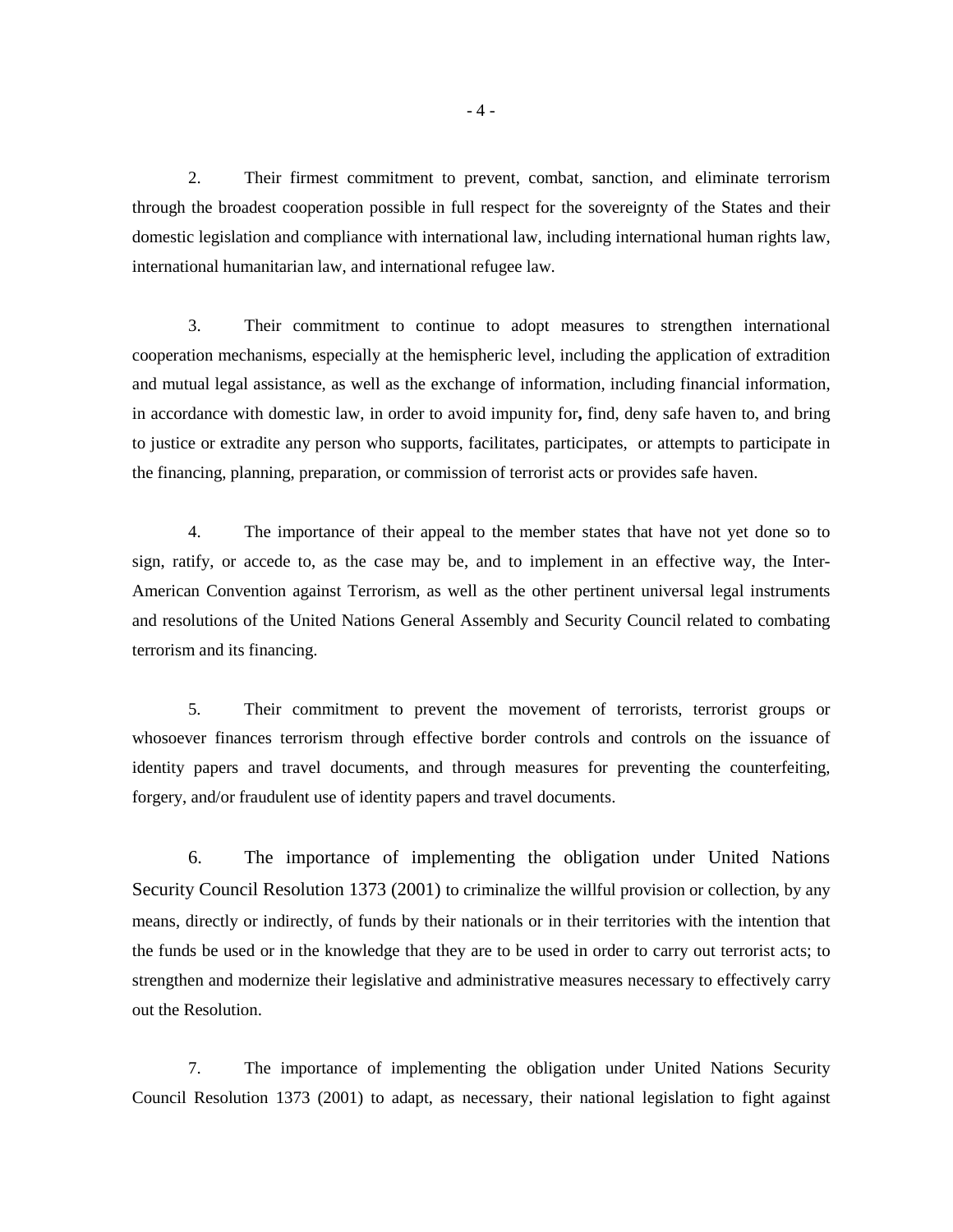terrorism and its financing, including the freezing without delay of funds and other financial assets or economic resources of any persons who commit, or attempt to commit, terrorist acts or who participate in or facilitate the commission, of terrorist acts, of entities owned or controlled directly or indirectly by such persons; and of persons and entities acting on behalf of or at the direction of such persons and entities, including funds derived or generated from property owned or controlled directly or indirectly by such persons and associated persons and entities.

8. Their firm will to confront terrorism with effective mechanisms to freeze or seize assets of any person or entity involved with the financing of terrorism activities.

9. Their commitment to adopt and effectively implement measures that ensure that transactions in the financial and other economic, professional, and non-profit sectors in which the risk of money laundering and terrorism financing exists are carried out in accordance with the standards and 40 recommendations on money laundering and the financing of terrorism and proliferation set by the Financial Action Task Force (FATF) and supported by related sub-regional organizations such as the Caribbean Financial Action Task Force (CFATF) and the Financial Action Task Force on Money Laundering in South America (GAFISUD). **AD REFERENDUM: ECU[1](#page-0-0)**

10. Their commitment to promote, where necessary, and in accordance with their constitutional principles, more effective regulation, its application thereof, and control and supervision of those economic sectors through which proceeds of illicit activities are channeled or may be channeled and that can be laundered and/or used to finance terrorism.

11. Their determination to prohibit and to sanction criminal, civil, and/or administrative proceedings within their territories and in accordance with their domestic law and the provisions of international law, against any person or entity, from directly, indirectly, unlawfully, and/or willfully providing, collecting, or making available, by whatever means, funds, financial resources, or any other economic resource with the intent of them being used, or in the knowledge that they are to be

<span id="page-5-0"></span> <sup>1</sup> The Government of the Republic of Ecuador presents its express reservation with regard to the mandatory character of the 40 recommendations of the Financial Action Task Force (FATF). Ecuador considers that those recommendations are supplemental to the work that each state undertakes, in accordance with its domestic laws, to combat money laundering and the financing of terrorism.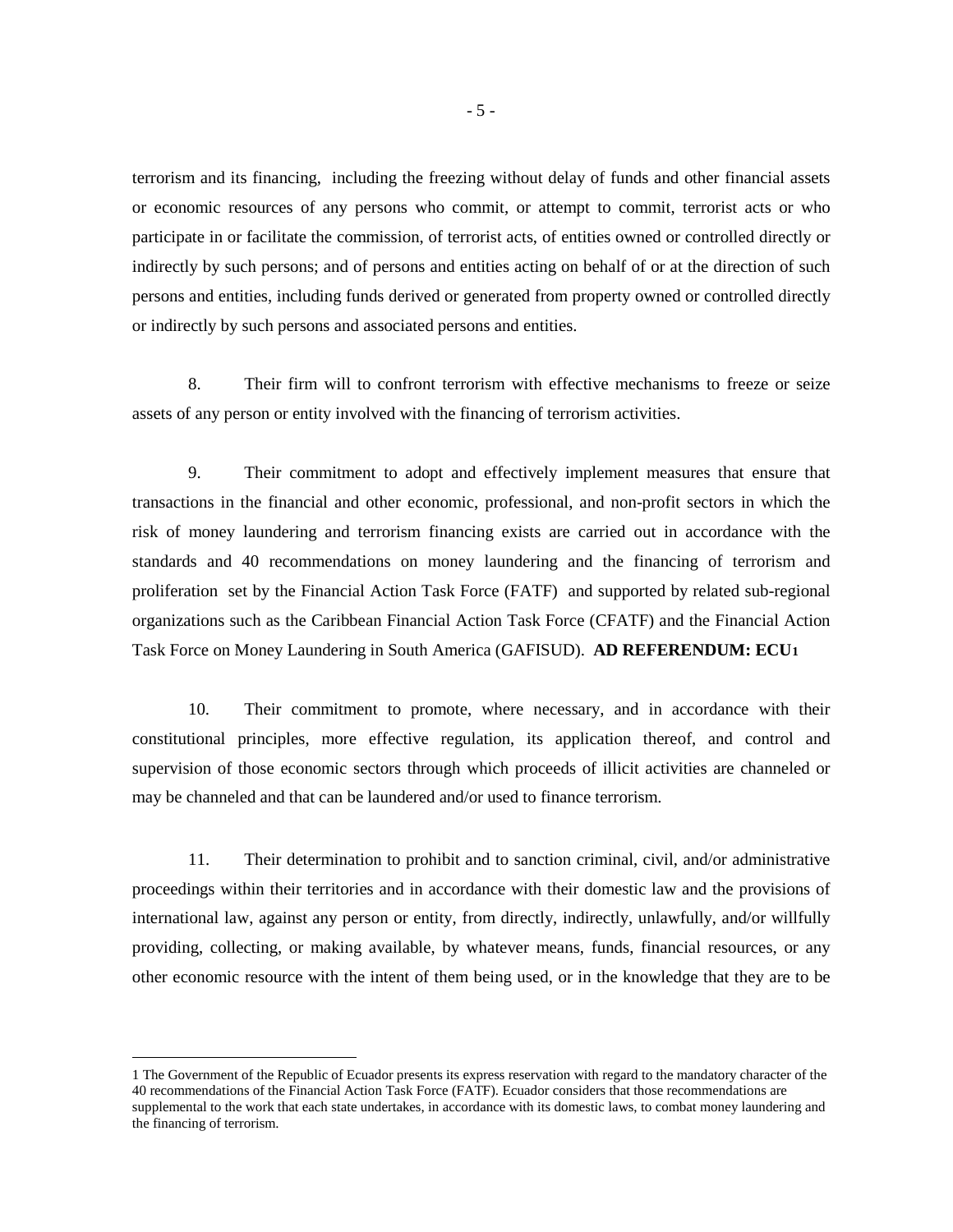used in whole or in part for the benefit of persons or groups that commit, attempt to commit, facilitate, or participate in the commission of terrorist acts.

12. The need for member states to strengthen, where necessary, their legislative measures against money laundering, narcotics trafficking, illicit trafficking in arms, ammunition and explosives, kidnapping, and other manifestations of transnational organized crime that may contribute to the perpetration of terrorist attacks or the financing of terrorism, and, in keeping with their domestic laws and applicable treaties, to facilitate international cooperation and investigative and judicial assistance in order to detect, freeze, and confiscate the funds that finance terrorism.

13. To urge member states to strengthen their existing international cooperation arrangements intended to prevent and detect national and international money laundering operations in order to respond adequately to challenges related to the diversification, financing, and transnationality of the activities of transnational organized crime.

14. To instruct the Executive Secretariat of the Inter-American Committee against Terrorism (CICTE) to elaborate and present in the next Regular Session, provided funds are available, and with inputs provided by Member States, a report compiling the work done by the existing hemispheric cooperation mechanisms in the fight against terrorism financing and money laundering, with the purpose of Member States being able to present options to strengthen and foster more effective international cooperation. **AD REFERENDUM: BRA[2](#page-5-0)**

15. To encourage member states to promote the development of measures that allow patrimonial investigations, in order to determine not only the financial flows involved in terrorismfinancing cases but also identify the traceability of those operations, with a view to ensuring the largest possible seizure of the assets involved.

16. To encourage member states to provide voluntary contributions to strengthen CICTE's capacity to assist member states, upon request, in implementing this Declaration.

 <sup>2</sup> Brazil believes that the mandate given to the CICTE duplicates existing efforts of other regional forums--a situation to be avoided, especially considering the scarcity of human and financial resources.